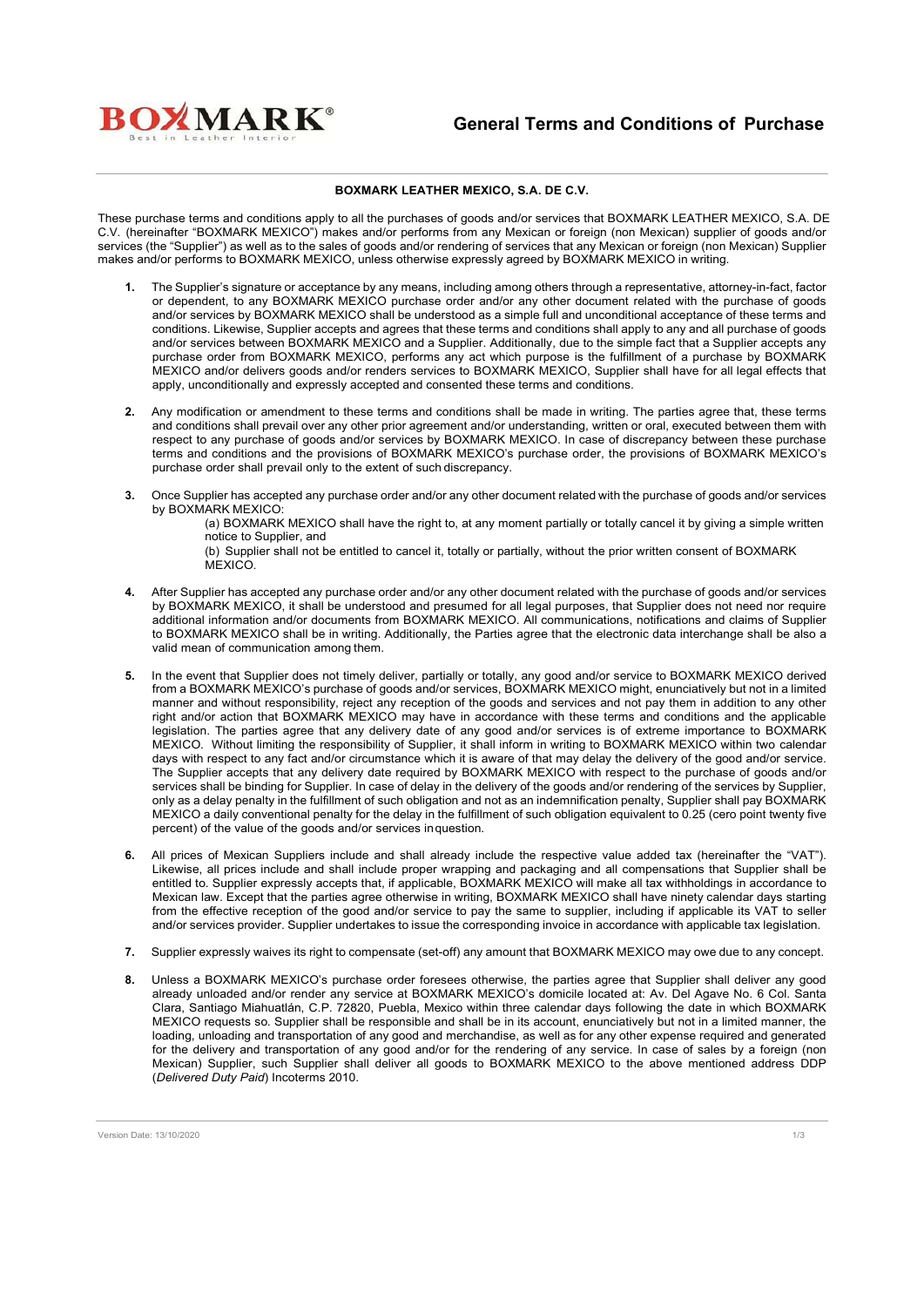

- **9.** Without prejudice of numbers 11 and 12 below, the risk of any good or merchandise sold to BOXMARK MEXICO, including, enunciatively but not limited, derived from the loss and/or deterioration even in the event of *force majeure* or an Act of God, shall pass to BOXMARK MEXICO until the moment BOXMARK MEXICO physically and effectively receives it.
- **10.** Except if the parties agree otherwise in writing, the price of any good includes, if applicable, its full installation, the above without additional charge to BOXMARK MEXICO.
- **11.** The parties agree that BOXMARK MEXICO has twelve months starting from the reception of the good and/or service to claim Supplier any shortage of goods and/or services sold and/or rendered to BOXMARK MEXICO. Additionally, BOXMARK MEXICO shall have six years starting from the reception of the good by BOXMARK MEXICO and/or of the rendering of the service in question to claim from Supplier any lack of quality, inherit and/or interior vices and/or defects of the goods and/or services that BOXMARK MEXICO acquires or purchases. The goods and/or services sold or rendered to BOXMARK MEXICO shall comply with all applicable laws and norms, with the highest engineering practices and standards, as well as with the specifications agreed by the parties or in their absence with the higher quality standards and suitable for their purpose (hereinafter the "Specifications"). In case the goods and/or services do not comply with the laws, norms and/or Specifications, or in case of breach by Supplier to any of its obligations, the Supplier shall be responsible of all damages and liabilities derived and caused there from.

That is, the parties agree and consent to extent the terms to claim foreseen in article three hundred and eighty three of the Commercial Code as foreseen in the above preceding paragraph.

Not in a limited manner, Supplier shall be obligated at its own cost and charge to make all repairs and/or replacements of the goods and/or services that have not complied or that do not comply with the Specifications, the above in a term of five calendar days after the date in which it receives the respective claim from BOXMARK MEXICO, the above without prejudice that BOXMARK MEXICO can claim damages and liabilities due to such reason.

It is understood that any claim of BOXMARK MEXICO may imply, but shall not necessarily imply, the return of the goods to Supplier.

Additionally, Supplier shall maintain for a ten year term starting from the date of reception by BOXMARK MEXICO of the good and/or service in question, a civil responsibility or product liability insurance for an adequate amount to cover its responsibilities arising there from.

- **12.** The parties agree that all goods and/or services that Supplier sells and/or renders to BOXMARK MEXICO are and shall be warranted against all defects (including but not being restrictive in material, processes and/or workmanship), not conformity with the Specifications, vices and/or mis-functioning for a minimum term of six years starting from the reception of the good and/or service in question by BOXMARK MEXICO.
- **13.** The parties expressly agree to limit BOXMARK MEXICO's responsibility for losses, damages and liabilities (perjuicios) resulting and/or derived and/or consequence of one or more BOXMARK MEXICO's non fulfillment or breach to its obligations derived from any purchase of goods and/or of services, to the maximum accumulated amount of four hundred times the general minimum wage in force in Mexico City.
- **14.** The parties agree that BOXMARK MEXICO may assign partially or totally any right and/or obligation derived from any purchase of goods and/or services to any third party by giving a simple notice in writing to Supplier with at least five calendar days in advance to the effective assignment date. Supplier may not assign, neither partially or totally, any right or obligation derived from any sale of goods and/or services to BOXMARK MEXICO, without the previous written authorization from the latter.
- **15.** The parties agree that if BOXMARK MEXICO breaches any of its obligations derived from any purchase of goods and/or services, in each occasion, Supplier agrees to give written notice to BOXMARK MEXICO in order for the latter to cure or remedy such breach within a term of thirty calendar days from the reception of the respective notice. If during this term BOXMARK MEXICO does not cure or remedy such breach, Supplier shall have the right to rescind the sale of the goods and/or the rendering of the services in question but without prejudice of the limitation of liability foreseen in number 13 above.
- **16.** The parties agree that if Supplier breaches any of its obligations, BOXMARK MEXICO shall have the right to rescind the respective purchase and/or rendering of services by giving a simple written notice to Supplier with at least five calendar days in advance as of the effective termination date, the above without responsibility and without the need of judicial resolution.
- **17.** Supplier shall not use the industrial and/or intellectual property of BOXMARK MEXICO, unless if applicable for purposes of selling and/or rendering services to BOXMARK MEXICO. Supplier shall not infringe in any manner the industrial or intellectual property rights of third parties.
- **18.** Unless the parties agree otherwise in writing, any purchase order issued by BOXMARK MEXICO, shall only foresee what it is expressly there in stated. Any additional cost and/or expense not expressly foreseen in an agreement executed by BOXMARK MEXICO and/or purchase order of BOXMARK MEXICO related to the purchase of goods and/or services by BOXMARK MEXICO shall be at Supplier's exclusive charge.

**BOXMARK**<sup>®</sup>